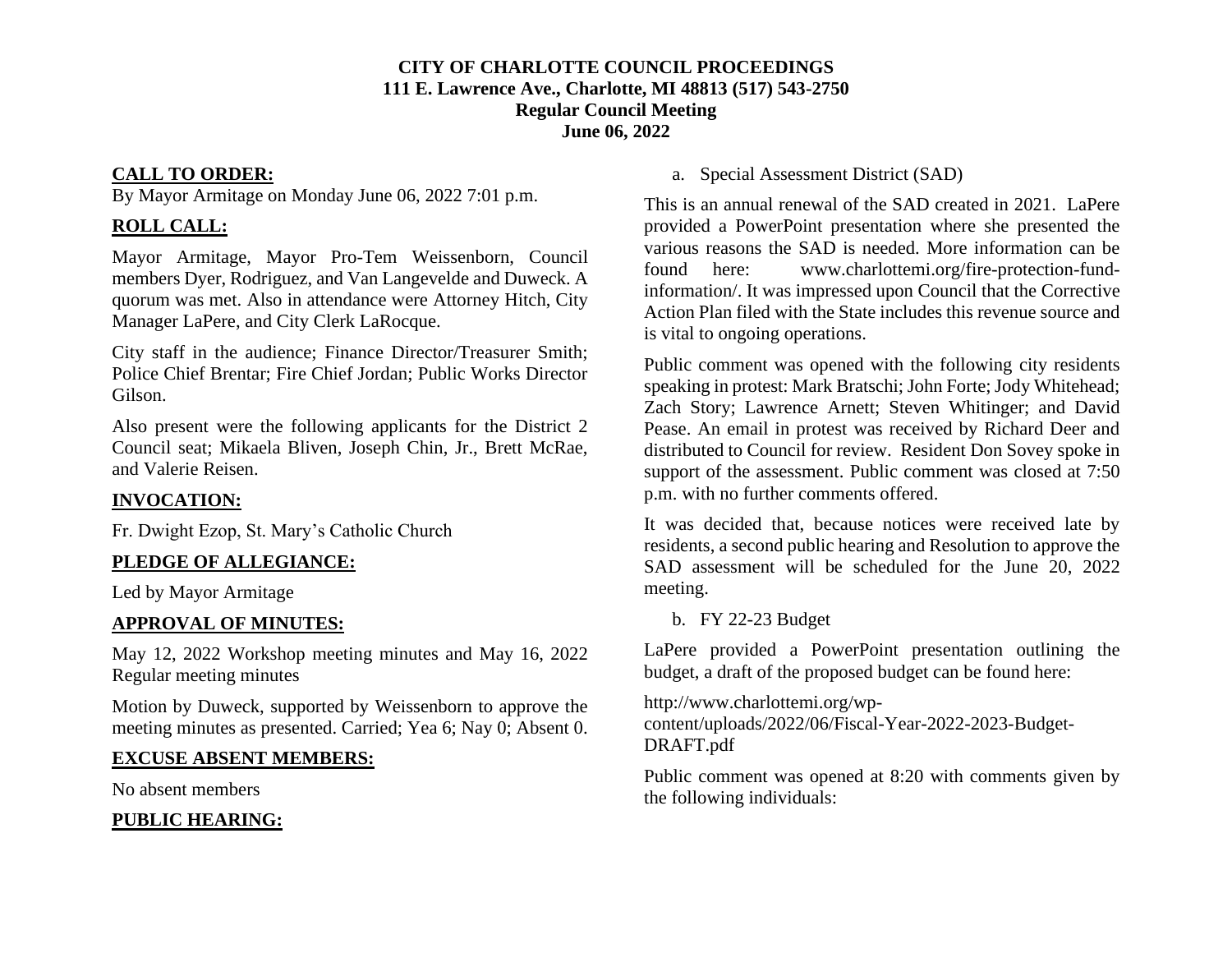Zach Story – resident. Asked for bi-weekly mowing at the City parks and for water fountains to return to service.

John Forte – resident. Asked for better maintenance of parks and drinking fountains, the extension of payment of water bills received late and to cease the enforcement of the mowing ordinance.

Public comment closed at 8:26 p.m. with no further comments offered.

### **PUBLIC COMMENT:**

Jim Fredette – resident. Received a form by mail from the City with very poor print quality. He had questions about what the form was for and thought the City could do better with print quality. His understanding of the SAD assessment was it would be one time only, not an annual assessment.

Don Sovey – resident. Spoke in support of District 2 applicant Valerie Reisen.

Linda Foster – Spoke in support of Valerie Reisen.

Aaron Todd – non-resident – spoke in support of Valerie Reisen.

Pam Fredette – resident. Has trouble finding where City Council minutes are published and, considering recent national events, is concerned with the safety of elections and schools.

Kimberly Parrish – resident. Spoke in support of district 2 applicant Mikaela Bliven.

Zach Story – resident. He felt there may have been a personal vendetta against him because he was cautioned that his dual filing for both the District 1 council seat and as a write in for Council At-large may not be accepted. The Clerk did accept both filings after consultations with the County Clerk and the attorney who consulted with the State.

### **APPROVAL OF AGENDA:**

Motion by Van Langevelde supported by Weissenborn to approve the agenda with the following changes: Strike item d from the consent agenda (Armitage), move item f from the consent agenda to the first item of the business agenda (Van Langevelde) and add item to the business agenda to discuss late fees on water bills (Rodriguez). Carried; Yea 6; Nay 0; Absent  $\Omega$ .

### **CONSENT AGENDA:**

- a. Approval of Claims and Expenditures totaling \$1,022,702.85
- b. Approval of Mayoral appointments Boards and Commissions
- c. Approval to hire for the Deputy Treasurer position
- d. Removed from agenda *Resolution 2022-08 to approve contract with MDOT for SRTS grant project – Mayor Armitage indicated the quote was 38% over budget and requires a re-quote.*
- e. Resolution 2022-10 MDOT Category B Grant Funding Application
- f. Moved to business agenda item a *Confirm appointment of Mark Jordan as Fire Chief.*

Motion by Dyer supported by Duweck to approve the Consent Agenda items a, b, c, and e. Carried; Yea 6; Nay 0; Absent 0.

### **BUSINESS AGENDA:**

a. Confirm appointment of Mark Jordan as Fire Chief.

Motion by Van Langevelde supported by Dyer to appoint Mark Jordan as fire Chief. Carried; Yea 6; Nay 0; Absent 0.

b. Appointment of Councilmember – District 2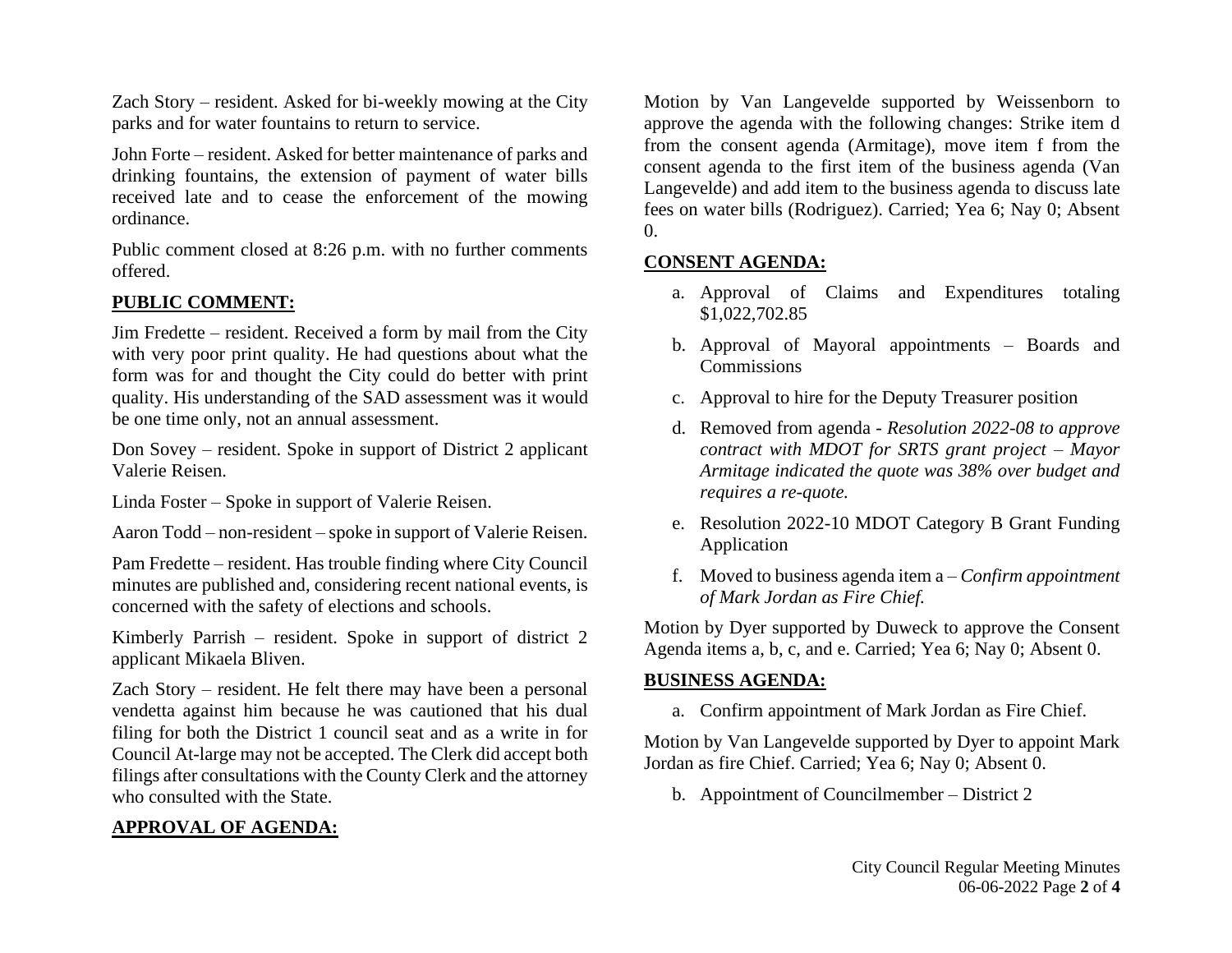Qualified candidates; Mikaela Bliven, Joseph Chin Jr., Steven French (not present), Brett McRae, Valerie Reisen and Rico Rios (not present).

Candidates were given the opportunity to address Council and answer various questions. Council nominated the candidate of their choice and upon voting in nomination order, the candidate who received 3/5 vote of Council was awarded the Council seat. Nominations in order; Chin, Reisen and McRae. Voting began with Mr. Chin who immediately received 3/5 vote. The following chart is a record of the nominations and votes that took place:

| DISTRICT 2 COUNCIL SEAT |                   |             |               |              |
|-------------------------|-------------------|-------------|---------------|--------------|
| <b>COUNCIL</b>          | <b>NOMINEE</b>    | <b>CHIN</b> | <b>REISEN</b> | <b>MCRAE</b> |
| <b>RODRIGUEZ</b>        | McRae             | Yes         |               |              |
| WEISSENBORN             |                   | Yes         |               |              |
| <b>DUWECK</b>           |                   | Yes         |               |              |
| ARMITAGE                |                   | Yes         |               |              |
| <b>VAN LANGEVELDE</b>   | Chin              | Yes         |               |              |
| <b>DYER</b>             | Reisen            | No          |               |              |
|                         | <b>VOTE TALLY</b> | 5Y/1N       |               |              |
|                         | <b>RESULT</b>     | Carried     |               |              |

Armitage congratulated and welcomed Chin on his appointment to the Council, Chin took his oath of office and likewise, his seat at the Council table.

- c. Resolution 2022-11 to approve FY 22-23 budget
- d. Resolution 2022-12 to approve 2022 Fee Schedule

Motion by Van Langevelde to table discussion and vote on Resolution 2022-11 until the June 20, 2022 Council Meeting, amended by Dyer to include Resolution 2022-12, supported by Dyer. Carried by roll call vote; Yea 7; Nay 0; Absent 0

e. Resolution 2022-09 to approve the sale of 332 N. Cochran

Motion by Weissenborn supported by Dyer to approve the offer and proceed with the sale of 332 N. Cochran to Faulkner (Highest bid) and to authorize the City Manager to accept the second offer from SaintAmour as a backup if the first offer falls through. Carried by roll call vote; Yea 7; Nay 0; Absent 0.

f. Discussion on late fees for the water bills

A discussion for dismissing fees for certain individuals who received their water bill late was countered by City Manager LaPere who pointed out that of approximately 1200 invoices mailed out, only 10 or so arrived late and that waiving a fee for certain individuals would be considered preferential treatment and difficult to contain once allowed and it is incompatible with the city ordinance §68-99 Billing and Collection (A) which states specifically that failure to receive a bill does not negate the responsibility to pay it.

Attorney Hitch advised that a more appropriate action Council could consider is to change the ordinance language to eliminate the late fee altogether, if so desired.

LaPere decided that due to past and present issues with printing and mailing, the City will be working with a new vendor to provide those services.

#### **COMMUNICATIONS AND COMMITTEE REPORTS:**

- a. City Attorney report was received.
- b. City Manager report was received

LaPere mentioned a Public Hearing for the Sign Ordinance will be held at the Planning Commission meeting Tuesday June  $7<sup>th</sup>$ at 7 p.m. A video was posted online presented by Community Development Director Myrkle that provides more information